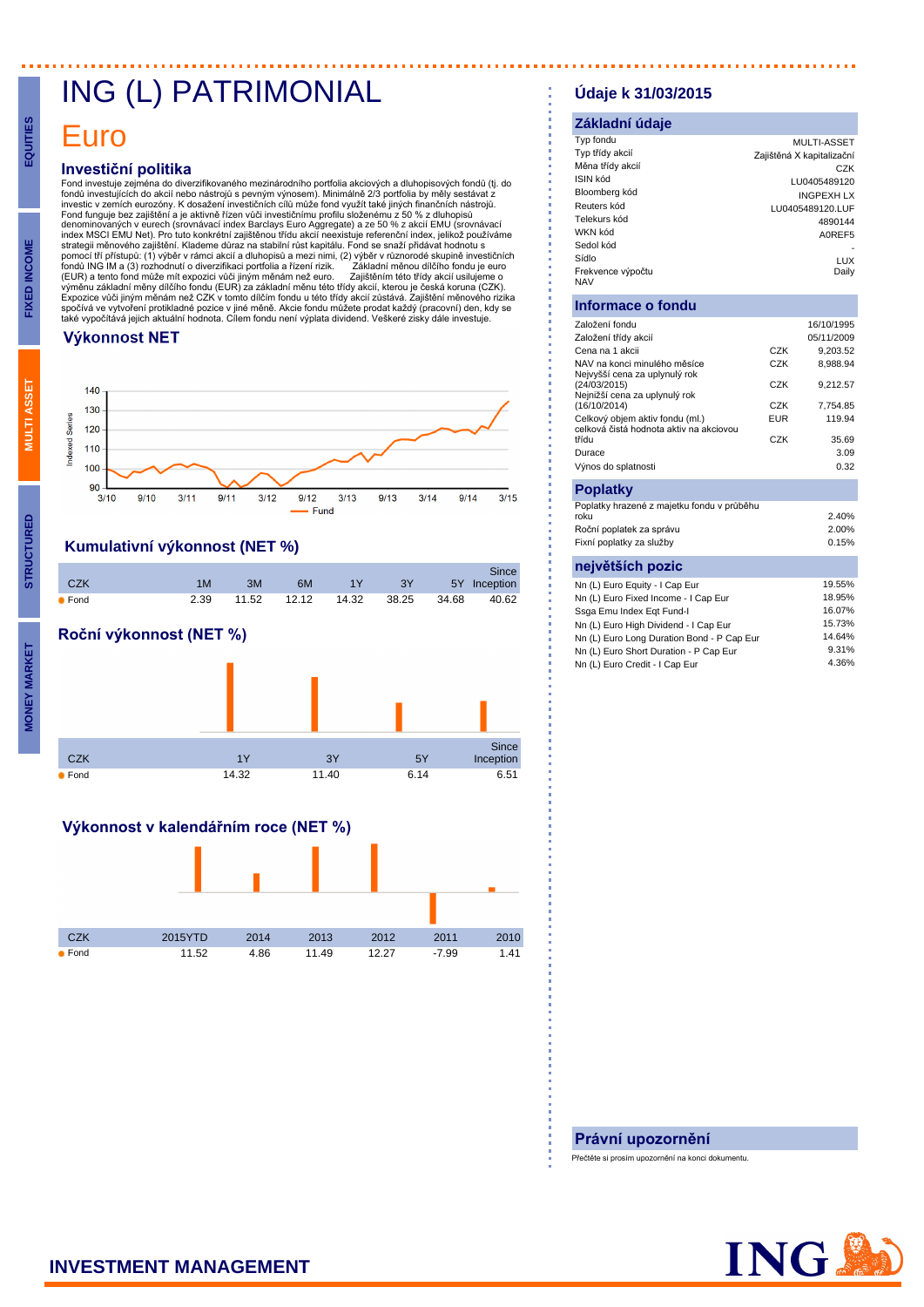## ING (L) PATRIMONIAL Euro

#### **Statistika**

| <b>CZK</b>                  | 1 rok | 3 roky | 5 let |
|-----------------------------|-------|--------|-------|
| roční výnos portfolia (NET) | 14.32 | 11.40  | 6.14  |
| Standardní odchylka         | 7.42  | 7.28   | 8.11  |
| Sharpe Ratio (**)           | 1.92  | 1.55   | 0.72  |

(\*\*) Pro roční Sharpe Ratio je jako bezriziková míra používán 3 měsíční Euribor.

#### **Rizikový profil**

| <b>SRRI</b> |                                        |  |  |  |    |                                        |  |  |  |
|-------------|----------------------------------------|--|--|--|----|----------------------------------------|--|--|--|
|             | Nižší riziko – typicky nižší<br>výnosy |  |  |  |    | Vyšší riziko - typicky vyšší<br>výnosy |  |  |  |
| Riziko      |                                        |  |  |  | 5. |                                        |  |  |  |
|             | $\sim$                                 |  |  |  |    |                                        |  |  |  |

Historická data, která jsou použita pro výpočet rizikového ukazatele, nemusejí být spolehlivým vodítkem<br>budoucího rizikového profilu fondu. Není zaručeno, že tento rizikový ukazatel se nebude v průběhu času měnit. Nejnižší kategorie rizika neznamená, že investice je bez rizika.

Tento fond je v kategorii 4 kvůli chování produktu během období měření výkonnosti. Bere se do úvahy celkové<br>tržní riziko, se zohledněním minulé výkonnosti a budoucího potenciálního vývoje trhů, souvisejících s finanční

nástroje používaným k dosažení investičního cíle vysoké.<br>Na tyto finanční nástroje mají vliv různé faktory. K těmto faktorům patří (nikoliv však výlučně) vývoj na<br>finančních trzích a také vývoj ekonomické situace emitentů zajištění.

| Value at Risk (95 % anualizovaná) |     |        |        |     |     |     |     |     |     |      |
|-----------------------------------|-----|--------|--------|-----|-----|-----|-----|-----|-----|------|
|                                   |     | 13.77% |        |     |     |     |     |     |     |      |
| 0%                                | 10% | 20%    | 30%    | 40% | 50% | 60% | 70% | 80% | 90% | 100% |
| Value at Risk (bez diverzifikace) |     |        |        |     |     |     |     |     |     |      |
|                                   |     |        | 23.43% |     |     |     |     |     |     |      |
| 0%                                | 10% | 20%    | 30%    | 40% | 50% | 60% | 70% | 80% | 90% | 100% |

VaR (Value at Risk) je statistický ukazatel měřící maximální možnou roční ztrátu, která se může při dané míře pravděpodobnosti vyskytnout.

**Údaje k 31/03/2015**

<u>. . . . . . . . . . . . . .</u>

#### **Právní upozornění**

Přečtěte si prosím upozornění na konci dokumentu.